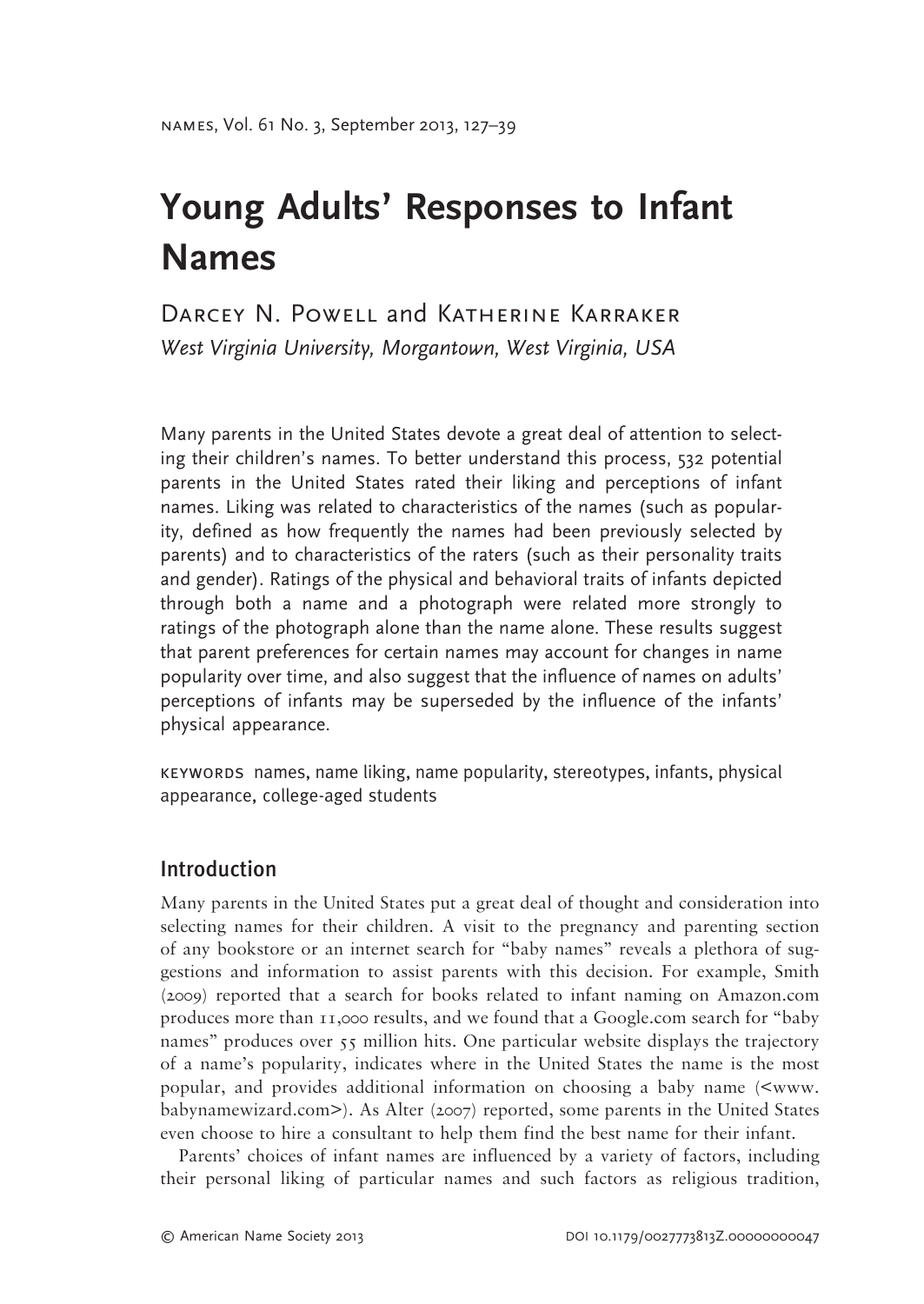family and cultural naming conventions, regional name preferences, media influences, ethnicity/race, and socioeconomic status (McCain, 1989; Joubert, 1993; 1994; Otta, 1997; Perl and Wiggins, 2004; Evans, 2008; Barry and Harper, 2010; Varnum and Kitayama, 2011). Parents' strong concern with choosing the best name for their infant may be due in part to the belief that the name they choose will affect the child's social and economic outcomes. Empirical studies have found that personal names can lead to differential outcomes, both as a function of the individual's liking of his or her own name (e.g., Nelson and Simmons, 2007) and through the responses of other people who perceive and treat individuals differently based on their names (Joubert, 1993; Erwin, 1995; Lea et al., 2007; Smith, 2009). Much of the previous research on names has examined adults' responses to the names of children or other adults. The goals of the study reported here were (a) to explore factors related to potential parents' liking of different types of infant names and (b) to examine these young adults' perceptions of the characteristics of infants as depicted through names and photographs.

One of the most consistent findings concerning infant naming practices is that the popularity of names varies across time and culture. Research has found that most adults prefer common names to more unusual names, but, when a name becomes too common within a particular cultural group, its popularity often declines, particularly for female names (Joubert, 1993; 1994; Bruning et al., 1998; Ellington, 2001; Smith, 2009; Barry and Harper, 2010). An analysis by Smith (2009) found that popular names in English-speaking countries other than the United States (e.g., Australia, England, and Ireland) are often different from popular names in the United States at a specific point in time. This finding led Smith to suggest that culture can play a larger role in the popularity of names than language. Further, in recent decades Caucasian parents in the United States have become more likely to select less popular names for their children, which Twenge, Abebe, and Campbell (2010) attribute to an increasing focus on individualism. Research has shown that individuals' liking of currently popular, previously popular, and unusual names is also associated with adults' sex, with men more likely than women to prefer common names and women more likely than men to prefer newly popular or unusual names (Joubert, 1985; 1993; Ellington, 2001). Women also have been found to show more variability in their preferences for names (Buchanan and Bruning, 1971). In the first part of the current study we examined United States contemporary potential parents' liking of currently popular, previously popular, and unusual infant names in relation to their sex, as well as to aspects of their personality and attitudes.

In the second part of the study we assessed the same participants' perceptions of infants depicted through names, photographs, or the combinations of names and photographs. Previous research (Joubert, 1993; 1994; Erwin, 1995) concluded that adults perceive other adults differently on the basis of their names. These stereotypes elicited by names convey information about characteristics such as social class, religion, race, intelligence, and personality. Erwin (1995) suggested that these stereotypes may lead to self-fulfilling prophecies and thus eventual differences among individuals with different names. Many studies also confirm that physical appearance, particularly attractiveness, elicits stereotyped perceptions of infants, children, and adults (Langlois et al., 2000). Because a person's name and appearance are usually both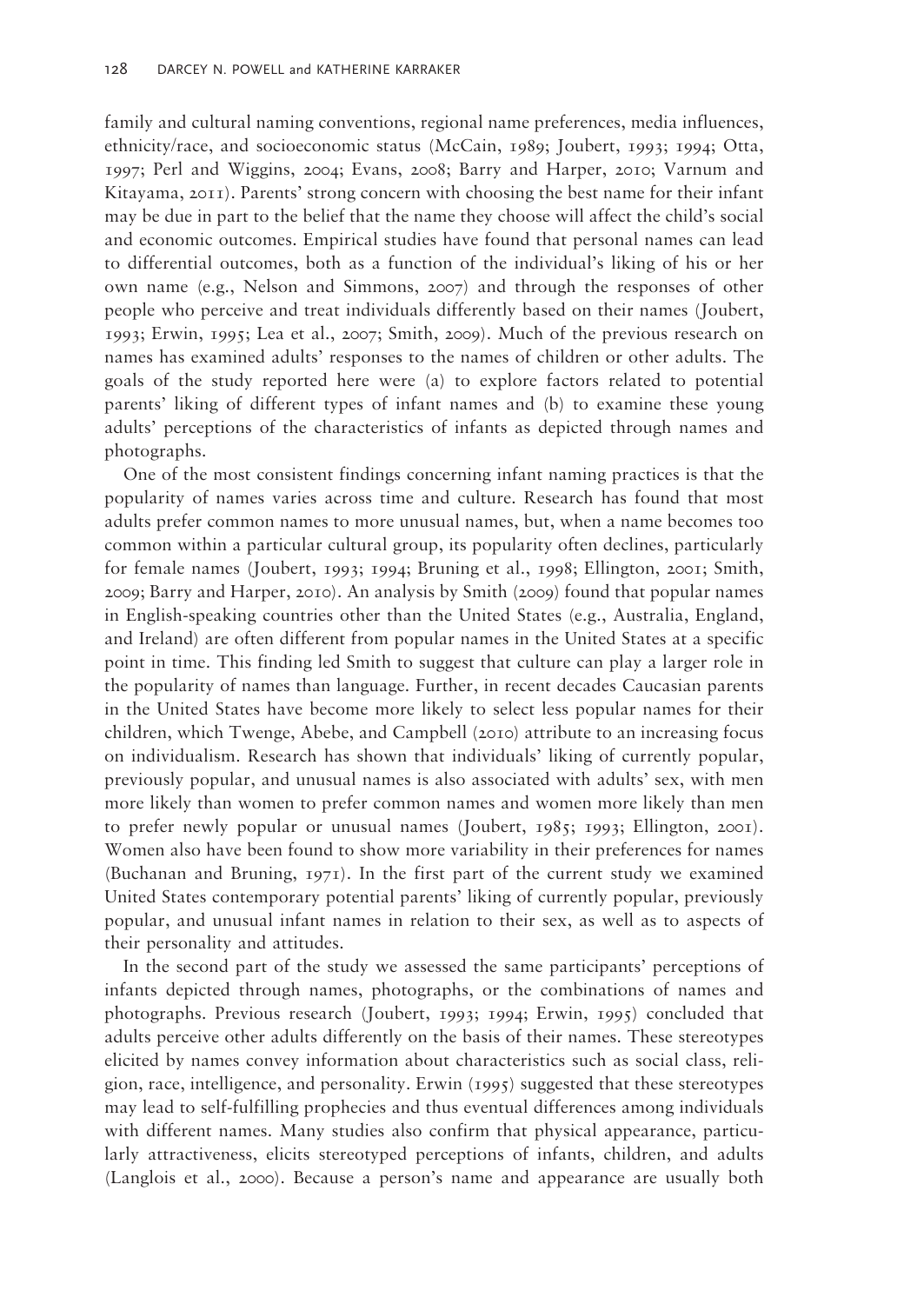present during the formation of first impressions, an important question concerns which of these factors, name or appearance, is most influential on others' perceptions. Previous research on the effects of both name and appearance on perceptions of adults has been contradictory or inconclusive (see Joubert, 1993; Erwin, 1995).

# Procedure

This study was conducted using an online survey system available to students taking introductory psychology classes at a large state university in the Mid-Atlantic region of the United States. College students between the ages of  $18$  and  $23$  years of age, who were not already parents, were given course credit to participate in this study. Potential parents, rather than parents, were recruited because these individuals were expected to be less familiar with naming trends and current popularity of specific names, as well as less likely to have chosen a name for an infant previously. A total of 124 male and 408 female students participated.

All participants first answered demographic questions and then rated their own personality and their liking for 30 infant names. Participants were then randomly assigned to rate the personality and behavioral characteristics of 3 male and 3 female infants depicted through names only (102 participants), photographs only (83 participants), or paired names and photographs (347 participants). Individual participants rated different subsets of the 30 names used in the first part of the study, 12 photographs of 11–13-month-old infants, or combinations of each name with one same-sex 11-month-old and one same-sex 13-month-old infant photograph (for a total of 60 pairs). Order of presentation of stimuli was partially counterbalanced across participants. Ratings of each stimulus were averaged across participants.

# **Materials**

# *Demographic information*

Participants reported demographic characteristics that were used to describe the sample and that were examined in relation to their liking of infant names.

# *Big Five Personality Inventory (BFI; John et al., 1991)*

Participants rated themselves on the 44 personality traits included in the BFI using a  $\varsigma$ -point scale ranging from 1 (disagree strongly) to  $\varsigma$  (agree strongly). Subscale scores were calculated for extraversion, agreeableness, conscientiousness, neuroticism, and openness to experience. Internal consistencies (Chronbach alpha) for the subscale scores in our sample ranged from .77 to .81.

#### *Infant names*

Half of the names used in this study were female names and the other half were male names. In addition, popularity of the names was varied by including five currently popular, five previously popular, and five unusual names for each sex (see Table 1 for list of names separated by sex and popularity of name). Currently and previously popular names were obtained from the Social Security Administration popular baby names website (<http://www.ssa.gov/OACT/babynames/>). This website has been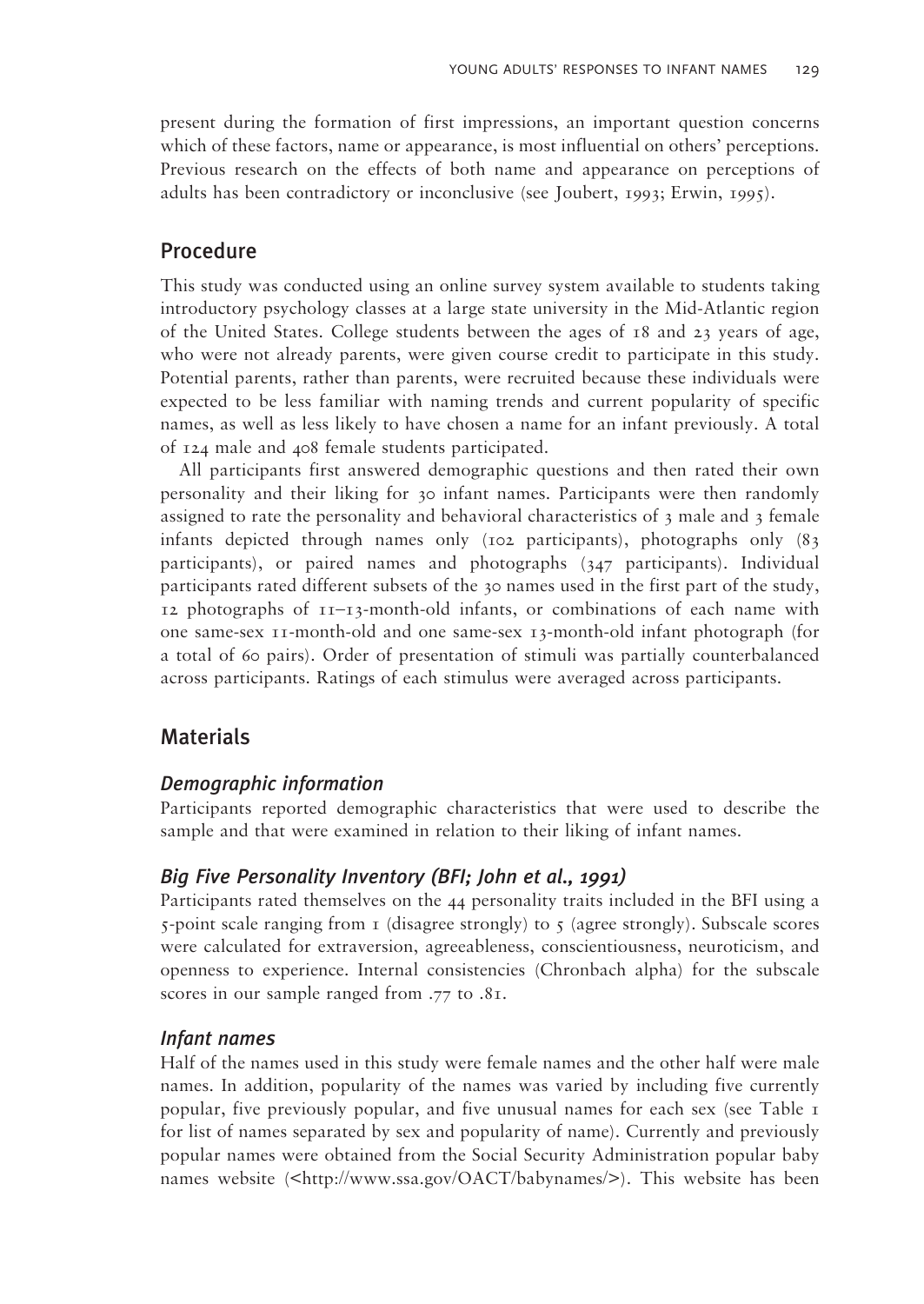|              | Currently Popular Names | Previously Popular Names | <b>Unusual Names</b> |
|--------------|-------------------------|--------------------------|----------------------|
| Male Names   | Aidan                   | Edward                   | Diesel               |
|              | Carter                  | Dustin                   | Emerson              |
|              | Ethan                   | Stephen                  | Rider                |
|              | lackson                 | Scott                    | Scout                |
|              | Wyatt                   | <b>Travis</b>            | Whitaker             |
| Female Names | Arianna                 | Amy                      | Alessia              |
|              | Chloe                   | Heather                  | Dahlia               |
|              | Jayda                   | Lindsey                  | Lakyn                |
|              | Madison                 | Patricia                 | Novalee              |
|              | Riley                   | Susan                    | Shyla                |

TABLE<sub>1</sub> NAMES USED IN THE STUDY, BY POPULARITY CATEGORY AND SEX

widely used by onomastic researchers examining the popularity of names (e.g., Lieberson and Lynn, 2003; Smith, 2009; Tucker, 2009), as all parents in the United States are required to obtain a Social Security card for their infant after birth. This site includes all names after 1879 where the given name is at least two letters long. Currently popular names were selected from the lists of the top 100 names for males and the top 100 names for females in 2007. Previously popular names were from these lists in 1983, approximately one generation earlier. Finally, the unusual names were selected from a website of "all new baby names" given to infants in 2007 (<www. allnewbabynames.com>). Names that were selected for use in this study appeared on only one of the lists for each sex and in only one of the three popularity categories, and, on average, were similar in length within both sex and category. Participants rated their liking of each name on a 7-point Likert scale.

# *Photographs*

Photographs of faces of six 11-month-old and six 13-month-old Caucasian infants (half male and half female) with neutral facial expressions and with clothing covered by a gray smock were used in the final rating task (see Hildebrandt and Fitzgerald, 1979).

# *Stern-Karraker Infant Stereotyping Scale (S-KISS; Stern and Karraker, 1986)*

Participants' ratings of the personality and behavioral characteristics of infants depicted with a name, photograph, or paired name and photograph were assessed using the S-KISS. The S-KISS consists of 22 7-point adjective scales. Mean scores were calculated for each name, photograph, and name-photograph pair (averaging across the participants who rated each stimulus) for the subscales of physical maturity, sociability, appealing behavior, cognitive competence, physical potency, and liking. The internal consistency for these subscales has previously been reported to range from .82 to .89 (Stern et al., 2006).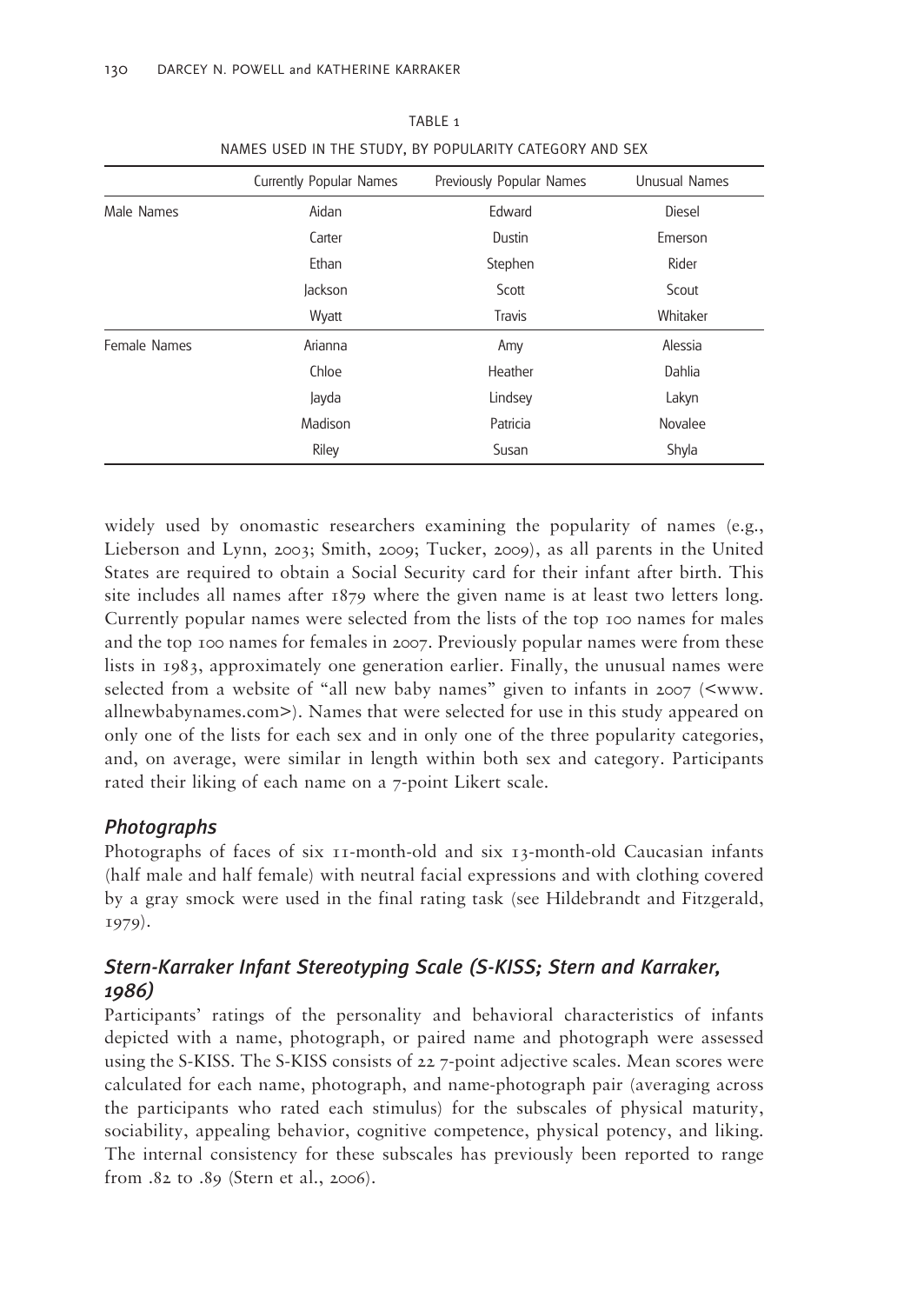#### Results

Participants ( $N = 532$ ) ranged in age from 18 to 23 years old ( $M_{\text{age}} = 19.03$  years). When asked about their race, 491 (93%) classified themselves as Non-Hispanic Caucasian, 11 as African American, 6 as Hispanic, 6 as Asian, 3 as Native American, and  $\overline{11}$  as "Other." When asked about their marital status, 506 (95.5%) reported that they were not married, 6 reported being married, 18 reported that they were cohabitating. When asked whether they planned on having children in the future, 450 (85%) stated that they did plan on having children, while only 9 reported that they did not; the rest of the participants were undecided. The participants reported varying degrees of liberal and conservative political beliefs; 43% reported moderate political beliefs, 33% reported more liberal beliefs, and 24% reported more conservative beliefs. Participants also varied widely in their reported religiousness; on a 0 to 8 scale from not at all religious to very religious, 67% rated themselves between a 3 and a 6.

# Liking of infant names

A  $2 \times 2 \times 3$  mixed model analysis of variance (ANOVA) was conducted to assess the effects of sex of participant, sex of name, and popularity category of name (currently popular, previously popular, and unusual) on participants' ratings of how much they liked each name. The category of name main effect was significant, Wilk's  $\lambda = .36$ ,  $F(z, 526) = 471.66$ ,  $p < .001$ , partial  $\eta^2 = .64$ , but the sex of participant and sex of name main effects were not. All of the two-way interactions were significant, Sex of Participant  $\times$  Sex of Name, Wilk's  $\lambda = .99$ ,  $F(1, 527) = 7.76$ ,  $p = .006$ , partial  $\eta^2$  = .02, Sex of Name × Category of Name, Wilk's  $\lambda$  = .93,  $F(2, 526)$  = 19.45,  $p$  < .001, partial  $\eta^2$  = .07, and Sex of Participant × Category of Name, Wilk's  $\lambda = .78$ ,  $F(z, 526) = 76.11$ ,  $p < .001$ , partial  $\eta^2 = .22$ . The three-way interaction was also significant, Wilk's  $\lambda = .97$ ,  $F(z, 526) = 7.83$ ,  $p < .001$ , partial  $\eta^2 = .03$ , and is illustrated in Figure 1.

Because the three-way interaction supersedes the other effects, and because the primary focus of this part of the study was on the effect of different categories of names, follow-up paired sample *t*-tests were conducted to test for differences in participants' liking of names in the different popularity categories separately for male and female participants. Male participants liked both currently popular and previously popular boys' names more than unusual boys' names,  $t(122) = 9.98$ ,  $p < .001$ , and  $t(123) = 8.99$ ,  $p < .001$ , respectively. Similarly, male participants liked both currently popular and previously popular girls' names more than unusual girls' names,  $t(123) = 12.84$ ,  $p \leq$  .001, and  $t(123) = 8.16$ ,  $p \leq$  .001, respectively. Male participants' ratings of currently popular and previously popular boys' and girls' names did not differ,  $t(122) = .4$ ,  $p = .524$ , and  $t(123) = -.56$ ,  $p = .578$ , respectively. Female participants liked currently popular boys' names more than both previously popular and unusual boys' names,  $t(406) = -16.69$ ,  $p < .001$ , and  $t(406) = 33.96$ ,  $p < .001$ , respectively. Female participants also liked previously popular boys' names more than unusual boys' names,  $t(407) = 12.12$ ,  $p < .001$ . Similarly, female participants liked currently popular girls' names more than both previously popular and unusual girls' names,  $t(406) = -22.84$ ,  $p < .001$ , and  $t(406) = 26.65$ ,  $p < .001$ , respectively, and liked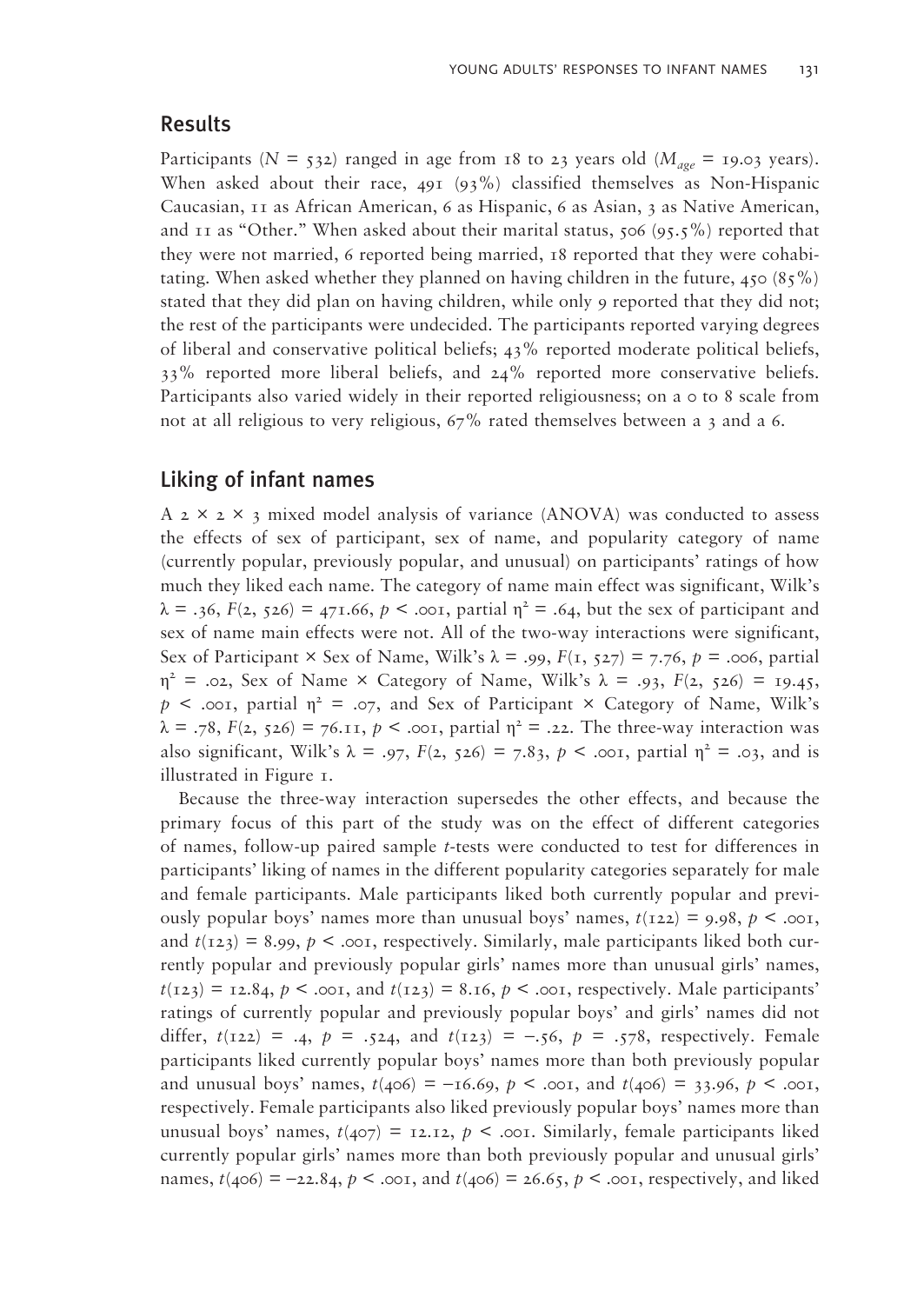

figure 1 Three-way interaction depicting participants' liking of names based on the popularity of the names, the sex of the participant, and the sex of the name.

previously popular girls' names more than unusual girls' names,  $t(407) = 2.05$ ,  $p =$ .042. In sum, both male and female participants liked the unusual names the least. Male participants liked the currently and previously popular names equally, whereas female participants liked the currently popular names more than the previously popular names. The sex of the name did not change these patterns.

# Individual differences in liking of infant names

Further analyses were conducted to determine if participant characteristics were related to individual differences in the sample's liking of infant names. Previous analyses indicated that male and female participants showed different patterns of liking and an additional analysis revealed that variability in liking of infant names (calculated as the standard deviation of each participant's ratings of liking across all 30 names) was greater for female ( $M = 1.81$ ) than male participants ( $M = 1.57$ ),  $t(530)$ = −6.28, *p* < .001. Therefore, separate exploratory standard multiple regressions were performed to examine possible predictors of male and female participants' overall liking of infant names and their variability in ratings of liking. For each of these standard multiple regressions, the participants' five personality dimensions (openness, conscientiousness, extraversion, agreeableness, and neuroticism), political beliefs (ranging from very liberal to very conservative), religiousness (from not religious at all to very religious), the extent to which they have regular contact with infants (from weekly to not at all), and the extent to which they like infants (from much more than average to much less than average) were entered as predictors. Exploratory hierarchical multiple regressions also were performed to examine possible predictors of participants' relative liking of unusual names and relative liking of currently popular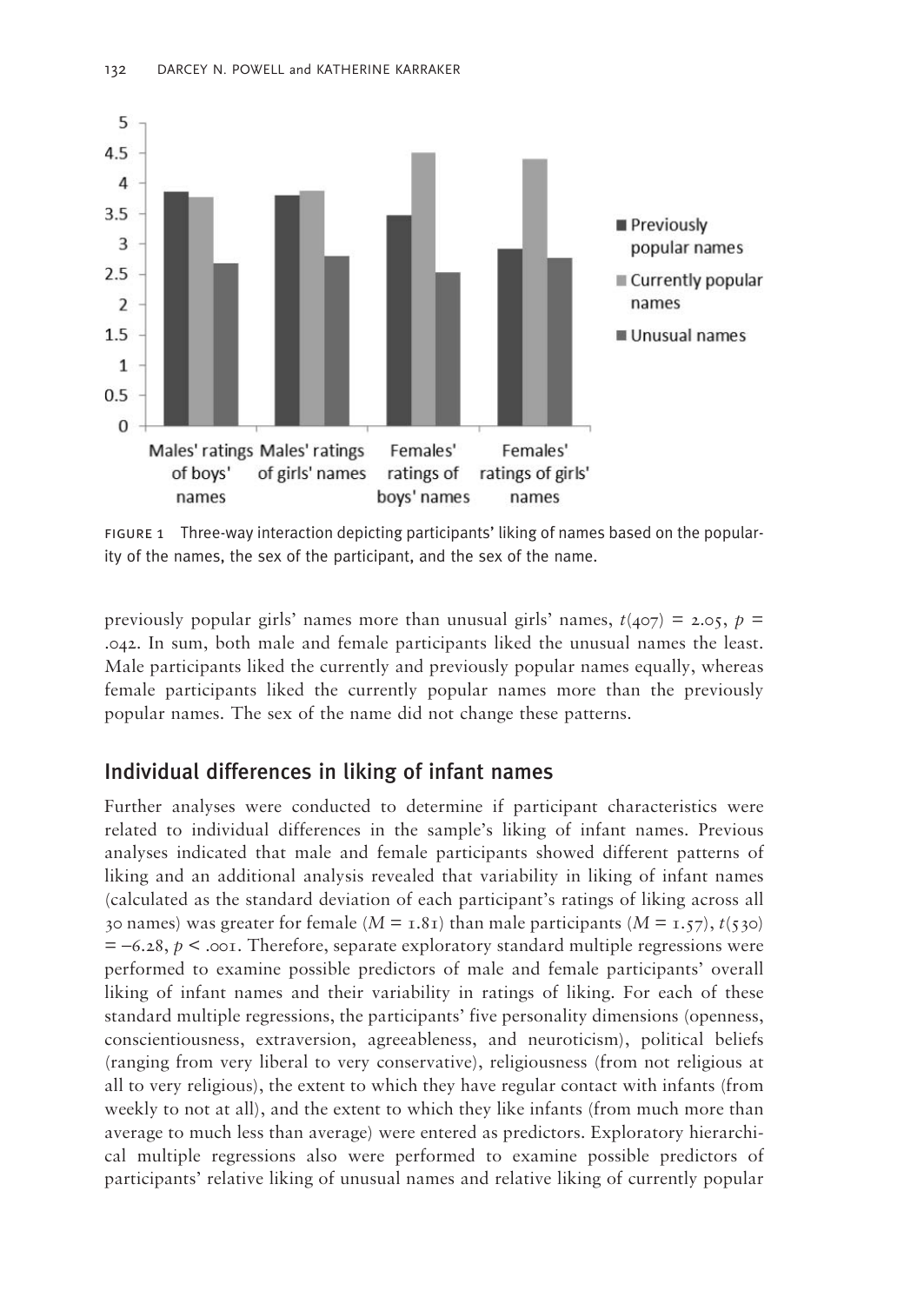names, in which participants' ratings of the non-target popularity categories of names were entered in a first step and the same predictors as included in the standard multiple regressions were entered in a second step.

For male participants (see Table 2; refer to significant *t*-tests), overall greater liking of infant names was related to more openness. Greater variability in their liking of infant names was associated with more openness and less neuroticism. Male participants' relative liking of currently popular names was unrelated to the measured predictors, but their relative liking of unusual names was associated with greater liking of infants.

For female participants (see Table 3; refer to significant *t*-tests), overall greater liking of infant names was again related to more openness. Greater variability in their liking of infant names was associated with more extraversion and less neuroticism. Female participants' relative liking of currently popular names was unrelated to the measured predictors, but their relative liking of unusual names was associated with more openness.

#### Perceptions of infants based on names and photographs

Average ratings of each of the 30 names, 12 photographs, and 60 paired names and photographs were obtained for each S-KISS subscale (physical maturity, sociability, appealing behavior, cognitive competence, physical potency, and liking) by combining the ratings of all participants who rated each stimulus. Separate hierarchical linear regressions were then calculated to predict the ratings of the name-photograph pairs for each subscale. In each hierarchical multiple regression, order of stimulus presentation, sex of stimulus, and age of baby in the photograph were entered as control variables in Step 1, as these variables were found in preliminary analyses to be significantly related to some of the average S-KISS ratings of the name-photograph pairs. Average S-KISS ratings of names and of photographs were entered in Step 2. For all subscales, average S-KISS ratings of the photographs significantly predicted the average S-KISS ratings of the name-photograph pairs,  $\beta$ 's .29 to .58,  $p$ 's < .015. Average S-KISS ratings of the names predicted the average S-KISS ratings of the name-photograph pairs only for the liking subscale,  $\beta = .23$ ,  $p = .016$ .

A final set of analyses was conducted to determine if the consistent relation between the average S-KISS ratings of photographs alone and the average S-KISS ratings of the name-photograph pairs was primarily a function of the physical attractiveness, or cuteness, of the infants depicted in the photographs. Average ratings of the cuteness of the infant photographs from a prior study (Hildebrandt and Fitzgerald, 1979) were entered into the hierarchical multiple regression analyses described above as a separate step prior to entering the average S-KISS ratings of the names and the photographs. Cuteness ratings were significantly associated with the average S-KISS ratings for the name-photograph pairs for all subscales except potency, *β*'s .29 to .52, *p*'s < .05, *β* for potency = .21, *p* = .055. Even with cuteness controlled, the average S-KISS ratings of the photographs alone significantly predicted the average S-KISS ratings of the name-photograph pairs for all subscales except for sociability and appealing behavior,  $\beta$ 's .24 to .46,  $p$ 's < .05,  $\beta$  for sociability = .23,  $p = .054$ ,  $\beta$  for appealing behavior = .26,  $p = .056$ .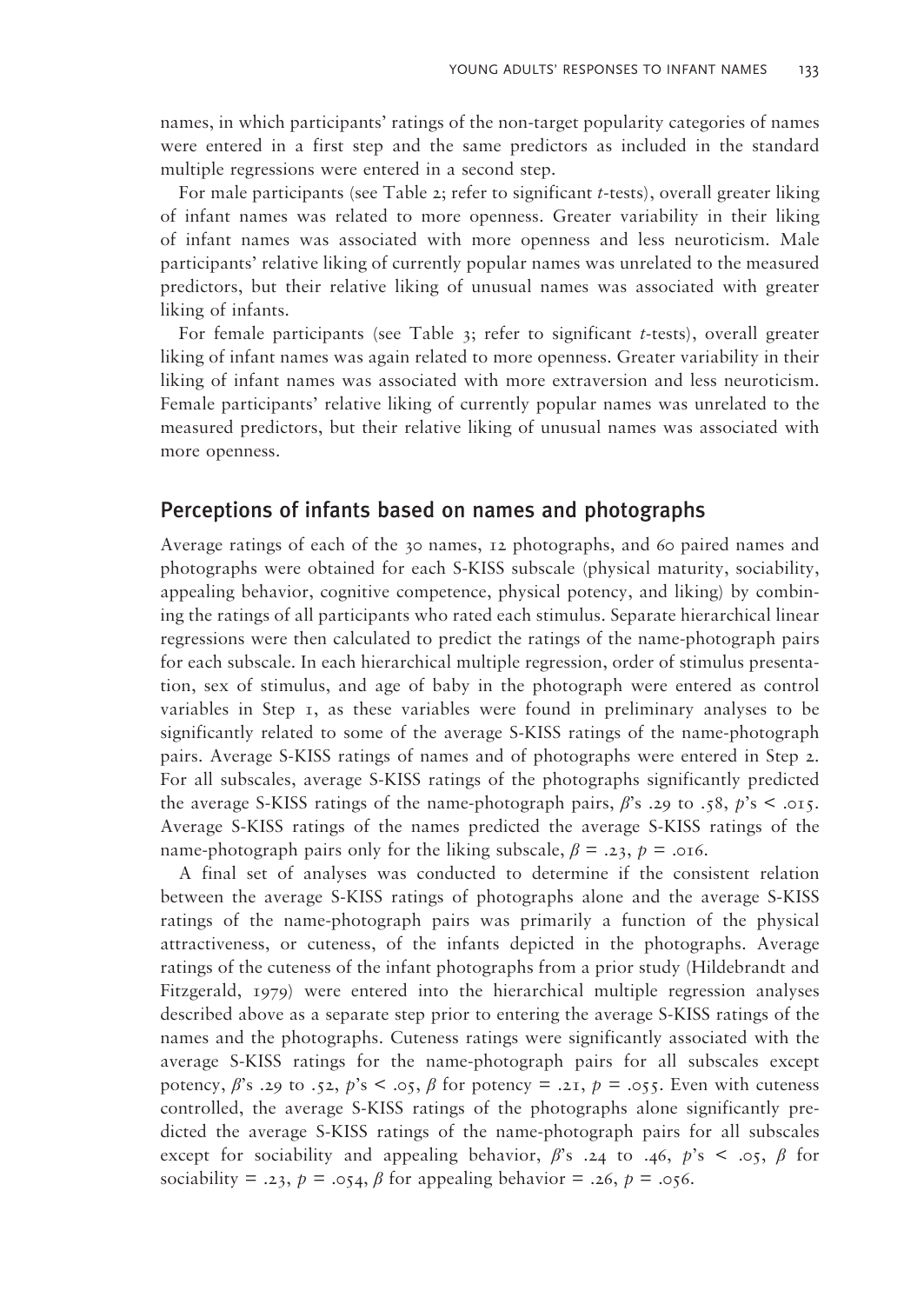|                                | Adj $R^2$ | df     | F        | Unst. B | $\boldsymbol{t}$ |
|--------------------------------|-----------|--------|----------|---------|------------------|
| Average liking of names        | .13       | 9, 107 | $2.87**$ |         |                  |
| Openness                       |           |        |          | .21     | $2.37*$          |
| Conscientiousness              |           |        |          | $-.19$  | $-1.82$          |
| Extraversion                   |           |        |          | $-.02$  | $-.23$           |
| Agreeableness                  |           |        |          | .12     | 1.15             |
| Neuroticism                    |           |        |          | .06     | .71              |
| Political beliefs              |           |        |          | $-.09$  | $-1.56$          |
| Religiosity                    |           |        |          | .08     | 3.05             |
| Contact with infants           |           |        |          | $-.02$  | $-.29$           |
| Liking of infants              |           |        |          | .04     | .54              |
| Variability in liking of names | .08       | 9, 107 | $2.05*$  |         |                  |
| Openness                       |           |        |          | .13     | $2.05*$          |
| Conscientiousness              |           |        |          | $-.03$  | $-.35$           |
| Extraversion                   |           |        |          | .07     | .95              |
| Agreeableness                  |           |        |          | .12     | 1.59             |
| Neuroticism                    |           |        |          | $-.14$  | $-2.30*$         |
| Political beliefs              |           |        |          | .00     | $-.07$           |
| Religiosity                    |           |        |          | $-.02$  | $-1.07$          |
| Contact with infants           |           |        |          | $-.04$  | $-.65$           |
| Liking of infants              |           |        |          | $-.07$  | $-1.15$          |
| Relative liking of CP names    | .30       | 9, 104 | $1.97*$  |         |                  |
| Openness                       |           |        |          | .15     | 1.32             |
| Conscientiousness              |           |        |          | $-.13$  | $-1.01$          |
| Extraversion                   |           |        |          | $-.01$  | $-.07$           |
| Agreeableness                  |           |        |          | .16     | 1.20             |
| Neuroticism                    |           |        |          | .18     | 1.71             |
| Political beliefs              |           |        |          | $-.13$  | $-1.83$          |
| Religiosity                    |           |        |          | .05     | 1.47             |
| Contact with infants           |           |        |          | .03     | .29              |
| Liking of infants              |           |        |          | $-.15$  | $-1.51$          |
| Relative liking of UN names    | .27       | 9, 104 | 1.41     |         |                  |
| Openness                       |           |        |          | .02     | .12              |
| Conscientiousness              |           |        |          | $-.04$  | $-.30$           |
| Extraversion                   |           |        |          | .07     | .50              |
| Agreeableness                  |           |        |          | $-.17$  | $-1.21$          |
| Neuroticism                    |           |        |          | $-.08$  | $-.68$           |
| Political beliefs              |           |        |          | .05     | .60              |
| Religiosity                    |           |        |          | .05     | 1.31             |
| Contact with infants           |           |        |          | $-.07$  | $-.66$           |
| Liking of infants              |           |        |          | .24     | $2.22*$          |

#### REGRESSION ANALYSIS SUMMARY OF PREDICTORS OF MALE PARTICIPANTS' LIKING OF NAMES, VARIABILITY IN LIKING OF NAMES, AND RELATIVE LIKING OF CURRENTLY POPULAR AND UNUSUAL NAMES

TABLE 2

NOTE: CP = currently popular and UN = unusual.  $*p < .05$ ,  $**p < .01$ ,  $***p < .001$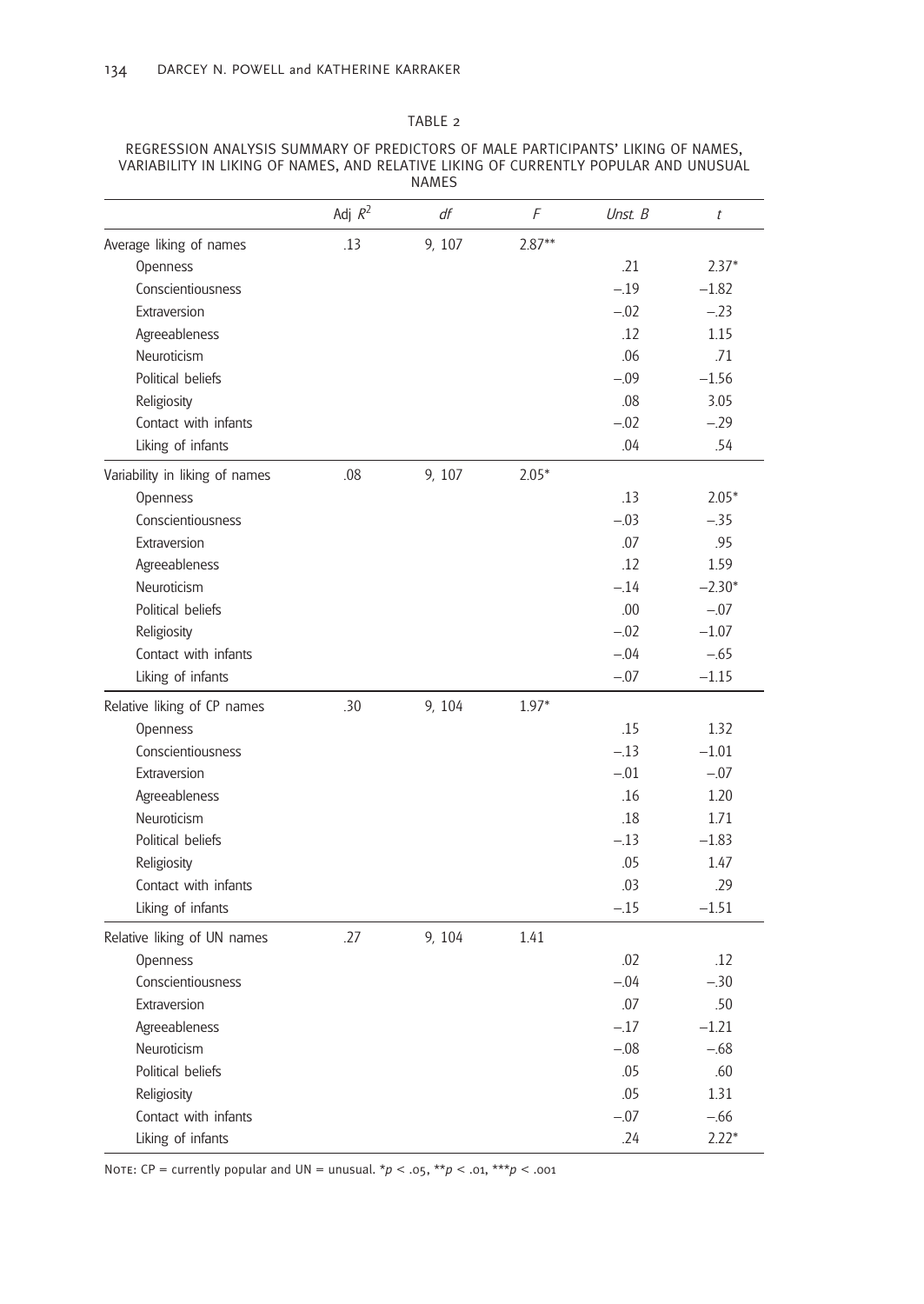|                                | Adj $R^2$ | df     | F        | Unst. B | $\boldsymbol{t}$ |
|--------------------------------|-----------|--------|----------|---------|------------------|
| Average liking of names        | .01       | 9, 363 | 1.54     |         |                  |
| Openness                       |           |        |          | .12     | $2.01*$          |
| Conscientiousness              |           |        |          | .00     | .02              |
| Extraversion                   |           |        |          | $-01$   | $-.17$           |
| Agreeableness                  |           |        |          | .09     | 1.39             |
| Neuroticism                    |           |        |          | $-02$   | $-.40$           |
| Political beliefs              |           |        |          | $-.09$  | $-2.12$          |
| Religiosity                    |           |        |          | .01     | .25              |
| Contact with infants           |           |        |          | $-03$   | $-.56$           |
| Liking of infants              |           |        |          | .00     | $-.05$           |
| Variability in liking of names | .05       | 9, 363 | $3.01**$ |         |                  |
| Openness                       |           |        |          | .02     | .53              |
| Conscientiousness              |           |        |          | .03     | .89              |
| Extraversion                   |           |        |          | .09     | $2.59*$          |
| Agreeableness                  |           |        |          | .05     | 1.45             |
| Neuroticism                    |           |        |          | $-.11$  | $-3.64***$       |
| Political beliefs              |           |        |          | .04     | .66              |
| Religiosity                    |           |        |          | .01     | .66              |
| Contact with infants           |           |        |          | $-.01$  | $-.57$           |
| Liking of infants              |           |        |          | $-.04$  | $-1.58$          |
| Relative liking of CP names    | .30       | 9,359  | 1.62     |         |                  |
| Openness                       |           |        |          | $-.10$  | $-1.46$          |
| Conscientiousness              |           |        |          | .07     | 1.01             |
| Extraversion                   |           |        |          | .08     | 1.12             |
| Agreeableness                  |           |        |          | .11     | 1.52             |
| Neuroticism                    |           |        |          | $-.06$  | $-1.06$          |
| Political beliefs              |           |        |          | $-.07$  | $-1.63$          |
| Religiosity                    |           |        |          | $-.02$  | $-.90$           |
| Contact with infants           |           |        |          | $-.01$  | $-.15$           |
| Liking of infants              |           |        |          | $-.06$  | $-1.26$          |
| Relative liking of UN names    | .23       | 9,359  | $2.33*$  |         |                  |
| Openness                       |           |        |          | .30     | 3.99***          |
| Conscientiousness              |           |        |          | $-.10$  | $-1.23$          |
| Extraversion                   |           |        |          | $-.03$  | $-31$            |
| Agreeableness                  |           |        |          | $-.05$  | $-61$            |
| Neuroticism                    |           |        |          | .01     | .11              |
| Political beliefs              |           |        |          | $-01$   | $-23$            |
| Religiosity                    |           |        |          | .03     | 1.24             |
| Contact with infants           |           |        |          | $-06$   | $-1.01$          |
| Liking of infants              |           |        |          | .05     | .85              |

| REGRESSION ANALYSIS SUMMARY OF PREDICTORS OF FEMALE PARTICIPANTS' LIKING OF NAMES.   |       |  |
|--------------------------------------------------------------------------------------|-------|--|
| VARIABILITY IN LIKING OF NAMES. AND RELATIVE LIKING OF CURRENTLY POPULAR AND UNUSUAL |       |  |
|                                                                                      | NAMES |  |

TABLE 3

NOTE:  $\text{CP} = \text{currently popular and UN} = \text{unusual.}$   $* p < .05,$   $** p < .01,$   $*** p < .001$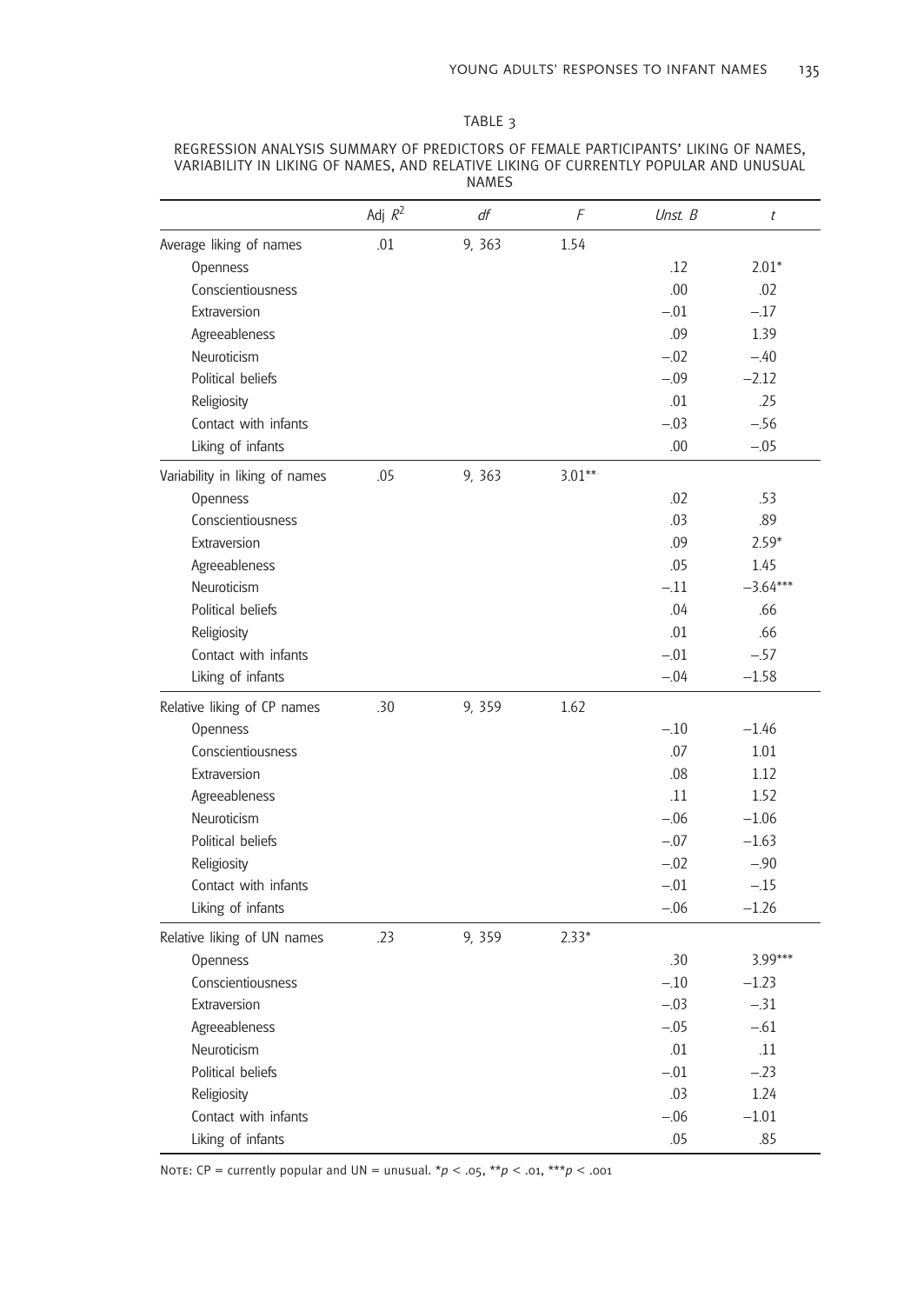## **Discussion**

In line with previous research on child and adult names (e.g., Joubert, 1985; 1993; Ellington, 2001; Barry and Harper, 2010), both male and female potential parents in the current study liked previously popular and currently popular infant names more than unusual infant names. Although some studies have suggested that women occasionally like unusual names and that parents have recently been selecting less common names for their offspring (Twenge et al., 2010), the potential parents in our sample, on average, did not particularly like the unusual names we had selected. This finding suggests that potential parents may only like those unusual names that they have selected themselves or that they are familiar with through idiosyncratic or culture-specific experiences, rather than liking unusual names in general. Nonetheless, some participants were more inclined than others to like unusual names, with men who like infants more and women who are characteristically more open liking the unusual names selected for this study more than did other participants. In line with Lieberson and Lynn (2003), some individuals and couples may be more likely to select unusual names for their infants, potentially leading to greater acceptance and liking of these names as they become more commonly used. Further, the women in this study liked currently popular names more than previously popular names, whereas the men in this study liked these names equally. This finding suggests that mothers may lead the way in selecting infant names that are not already commonly used and popular, thus driving the changes over time seen in the popularity of individual names.

Young adults' overall liking of and tendency to differentiate among the infant names used in this study were generally related to the positive personality traits of openness and low neuroticism (although women's variability in ratings was related to extraversion rather than openness). These findings suggest that adults with certain personality traits may be more likely than others to attend to and differentiate among infant names. These individuals may be more influential than their partners when couples are deciding on names for their infants, and may be more likely to drive societal changes in name popularity.

Finally, analyses examining the simultaneous impact of names and photographs on young adults' ratings of infants revealed that the physical characteristics of the infants were much more influential than were their names on adults' perceptions of the infants' personality and behavioral characteristics. The only exception was for participants' reported liking of the infants, which was influenced by both name and appearance. Thus, potential parents seem to think that what an infant looks like is more predictive of that infant's behavior than the name given to that infant by his or her parents. However, because potential parents liked some names more than others, the infants' names did affect their liking of the infants. The strong impact of infant physical appearance on adults' perceptions of infants' behavioral tendencies is consistent with much research on the impact of child and adult physical appearance on others' perceptions and expectations (Langlois et al., 2000). Although physical attractiveness, operationalized here as average ratings of cuteness by other college students, seems to be an influential aspect of physical appearance, the current findings suggest that other aspects of appearance not captured by ratings of cuteness may also influence perceptions. Perhaps minor differences in infant facial expression or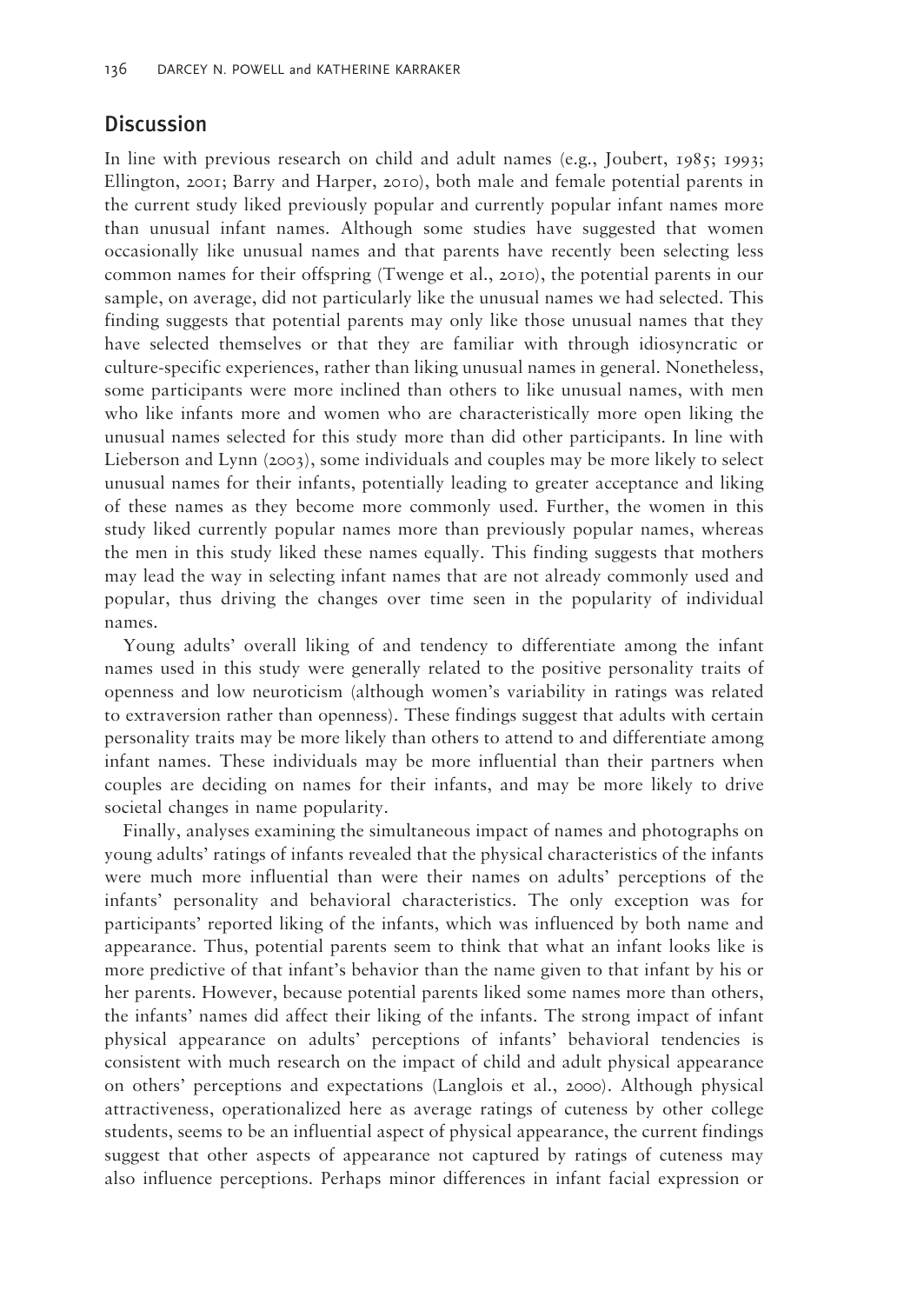preferences for certain hair styles, hair and eye color, or facial feature dimensions also subtly influence adults' perceptions.

# Limitations and future directions

Because only ten names were chosen from each popularity type and there exist thousands of names with numerous variations in spellings, these findings may not generalize to all names. As previous research has reported, there are more first names for expecting parents to choose from now than ever before and the "top 100 names" each year are given to a smaller percentage of individuals than in previous generations (Lieberson and Lynn, 2003; Smith, 2009; Tucker, 2009; Barry and Harper, 2010). In addition, because of the limited diversity within our sample, these findings may not be generalizable to all parents faced with the challenge of selecting a name for their own infant.

The finding that physical appearance influenced perceptions more than names did is limited by the use of a small set of photographs and the possibility that the effects of names and physical appearance function differently during real-life interaction. Individuals typically make perceptual judgments about others during or after face-toface interactions, rather than after seeing a picture of them or being told their name (see Joubert, 1994). Therefore, future researchers might consider using video clips rather than photographs to elicit perceptions of personality and behavior characteristics, as Barnes and Rosenthal  $(1985)$  reported that physical attractiveness was less salient in video clips than it was in photographs.

Another potential weakness of the study was that there were more female than male participants in the study. However, the ANOVA results were nearly identical using both weighted and unweighted means, and the significance of the *t*-test results for female participants would have been the same even with a sample size comparable to that of the male participants. Despite the greater statistical power for the regression analyses conducted with female vs. male data, a similar number and type of results were found for each sex, suggesting that this difference did not seriously impact the general nature of these findings.

# Conclusions

A name is often the first information someone learns about another person, even before meeting them in person. Erwin (1995) suggested that names may even be able to direct the course of a relationship. As the first goal of our study, we were able to partially replicate previous findings about potential parents' preferences for names varying in popularity. However, we did not replicate previous findings that women prefer unusual names over more common names, perhaps because of the particular names included in our study. Our findings also suggest that certain individuals may be more inclined than others to like, and perhaps select for their own infant, unusual or less popular names.

We also provided evidence that although infant names clearly can impact adults' perceptions, physical appearance seems to have a stronger influence. However, even when physical appearance cues were available, names influenced young adults' liking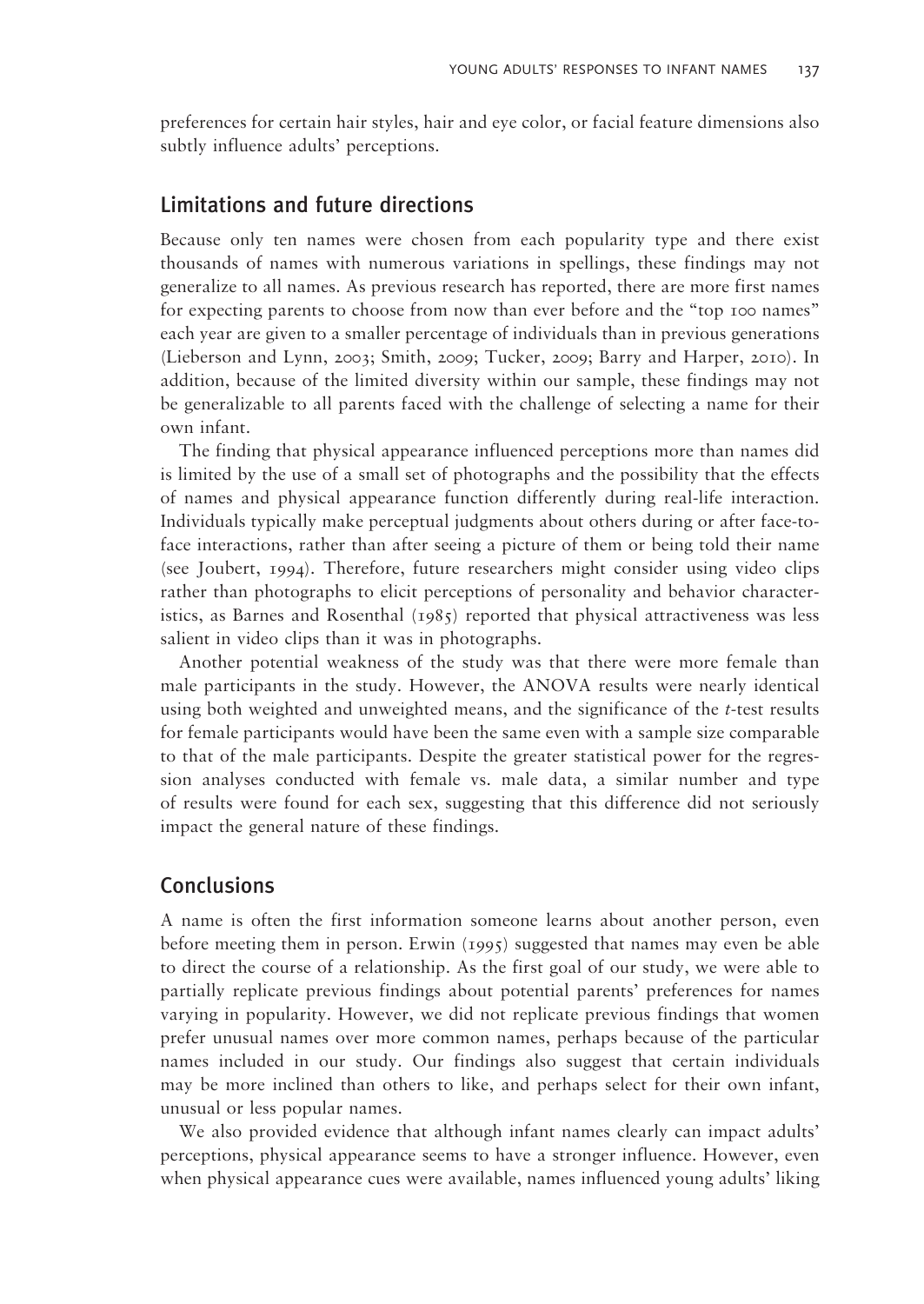of individual infants. It may be that the stereotypes associated with particular names are idiosyncratic, based on individuals' liking of the name or prior experiences with others with that name.

In the United States, expectant parents often have the primary role in naming infants, and the name they choose is usually selected with care. These findings corroborate many expectant parents' propensity to consider names for their infant that they like and that elicit positive perceptions and liking in themselves and in others who may spend time with the child. These findings also suggest that highly unusual names may elicit less initial liking of a child by others than more common names, but that parents should be assured that their infant's appearance and behavioral characteristics will likely overcome these initial perceptions. These findings may also be especially pertinent to individuals who work with young children, such as child-care providers, reminding them to avoid forming perceptions and expectations of the children in their care based simply on such factors as the children's names and physical appearance.

# Acknowledgment

The authors wish to thank Marion Young, PhD for her assistance with the study on which this brief report is based.

# Bibliography

Alter, Alexandra. June 22, 2007. "The Baby Name Business." *Wall Street Journal*. Available at: <http://online. wsj.com/article/SB118247444843644288.html#printMode> (Accessed May 3, 2010).

- Barnes, Michael L. and Robert Rosenthal. 1985. "Interpersonal Effects of Experimenter Attractiveness, Attire, and Gender." *Journal of Personality and Social Psychology* 48: 435–446.
- Barry, Herbert III and Aylene S. Harper. 2010. "Racial and Gender Differences in Diversity of First Names." *Names* 58: 47–54.
- Bruning, James L., Natalie K. Polinko, and Justin T. Buckingham. 1998. "Connotative Meanings of Names and Nicknames: Changes Over Twenty-Seven Years." *Psychological Reports* 83: 427–430.

Buchanan, Barbara A. and James L. Bruning. 1971. "Connotative Meanings of First Names and Nicknames on Three Dimensions." *The Journal of Social Psychology* 85: 143–144.

- Ellington, Jane E. 2001. "College Students' Given Names: A Test of the Preference-Feedback Hypothesis." *Journal of Applied Social Psychology* 31: 157–169.
- Erwin, Phillip G. 1995. "A Review of the Effects of Personal Name Stereotypes." *Representative Research in Social Psychology* 20: 41–52.

Evans, Cleveland K. 2008. "A Note on US Immigrants' Choice of Baby Names." *Names* 56: 39–40.

- Hildebrandt, Katherine A. and Hiram E. Fitzgerald. 1979. "Adults' Perceptions of Infant Sex and Cuteness." *Sex Roles* 5: 471–481.
- John, Oliver P., Eileen M. Donahue, and Robert L. Kentle. 1991. The Big Five Inventory-Versions 4a and 54. Berkeley, CA: University of California, Berkeley, Institute of Personality and Social Research.
- Joubert, Charles E. 1985. "Sex Differences in Given Name Preferences." *Psychological Reports* 57: 49–50.
- Joubert, Charles E. 1993. "Person Names as a Psychological Variable." *Psychological Reports* 73: 1123–1145.
- Joubert, Charles E. 1994. "Relation of Name Frequency to the Perception of Social Class in Given Names." *Perceptual and Motor Skills* 79: 623–626.
- Langlois, Judith H., Lisa Kalakanis, Adam J. Rubenstein, Andrea Larson, Monica Hallam, and Monica Smoot. 2000. "Maxims or Myths of Beauty? A Meta-Analytic and Theoretical Review." *Psychological Bulletin* 126: 390–423, doi: 10.1037/0033-2909.126.3.390.